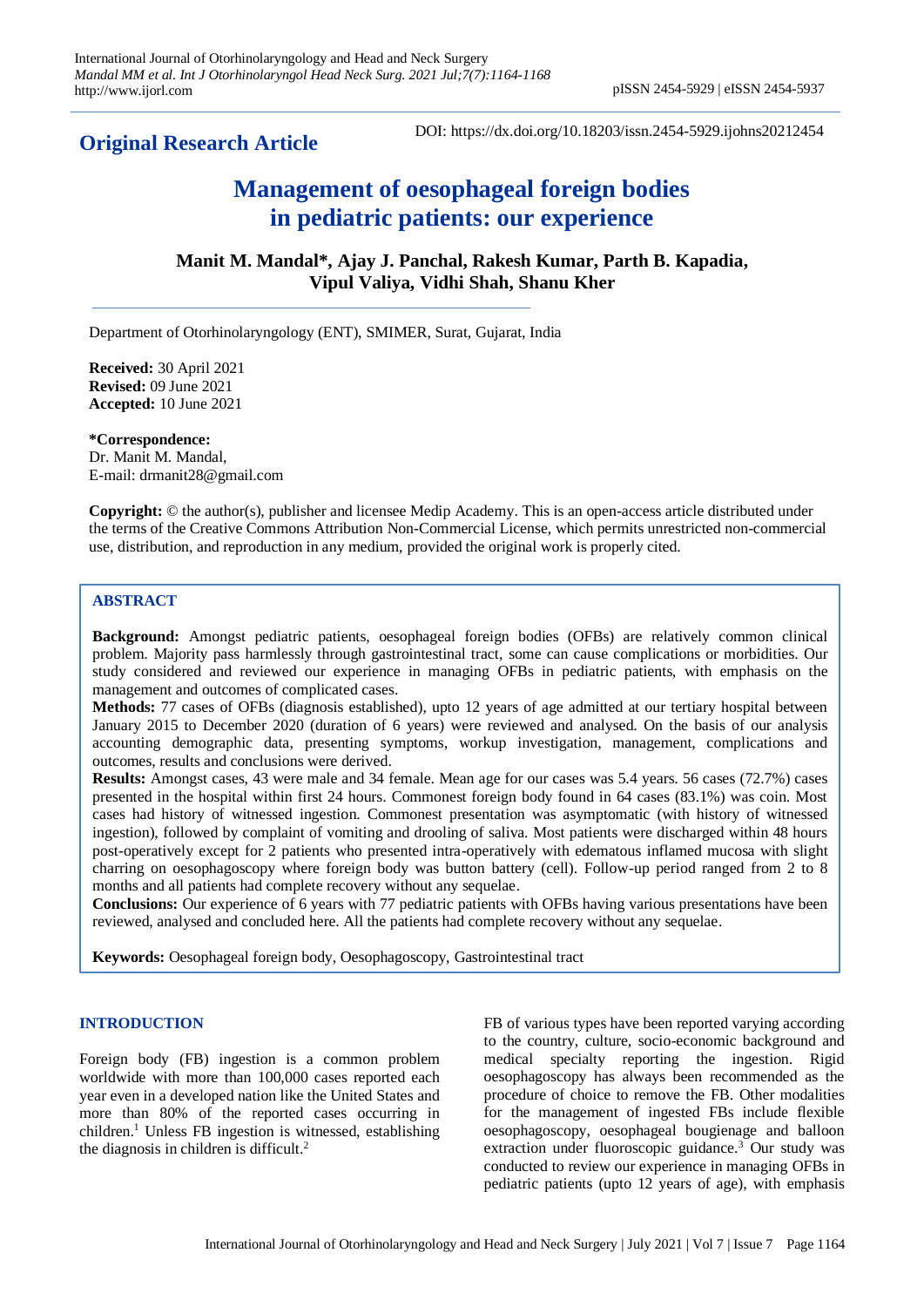on complicated cases. In our study we determined the cases with regard to FB characteristics, management and outcomes.

#### **METHODS**

Our study was a retrospective review of all children (up to the age of 12 years) who were admitted in our tertiary hospital between January 2015 and December 2020, with a final diagnosis of OFB ingestion, who then underwent rigid oesophagoscopy with FB removal under general anaesthesia. Cases were selected using purposive sampling (non-probability sampling method). The data collected included the demographics, presenting symptoms, investigations, management, complications and outcomes. The data was scrutinized by descriptive analysis (statistical method) and conclusions were drawn.

#### *Inclusion criteria*

Children upto the age of 12 years having final diagnosis of OFBs who underwent rigid oesophagoscopy with FB removal under general anaesthesia in the study period were included in the study.

#### Exclusion criteria

Cases that did not fulfil every aspect of the inclusion criteria were not included in the study.

Chest radiographs were performed in both anteroposterior and lateral view. Post radiograph, rigid oesophagoscopy was performed in the operating room under general anesthesia. On visualization and identification, the FB was removed using grasping forceps followed by check scopy post removal of the foreign body.

Patients were observed for minimum of 24-48 hours post procedure and then discharged eventually after ensuring being stable. These patients were kept for follow-up for weeks to months to evaluate and ensure no sequelae.

#### **RESULTS**

A total of 77 pediatric patients were admitted with a diagnosis of OFB. The mean age was 5.4 years amongst the cases. There were 43 males and 34 females and the duration of FB ingestion prior to admission ranged from 30 minutes to nearly 2 weeks. Most patients, that is, 64 cases (72.7%) presented within first 24 hours of ingestion of the FB. There was a history of witnessed FB ingestion in 67 patients (87%).

Most common presentation was asymptomatic but with history of witnessed FB ingestion 62 (80.5%), followed by history of vomiting 11 (14.3%) and drooling of saliva 4 (5%) (Table 1).



**Figure 1: Plain radiograph showing lodged radioopaque foreign body (coin) in the oesophagus.**



**Figure 2: Plain radiograph showing lodged radioopaque foreign body (coin) in the hypopharynx.**



**Figure 3: Plain radiograph showing other lodged radio-opaque foreign bodies in the gastrointestinal tract.**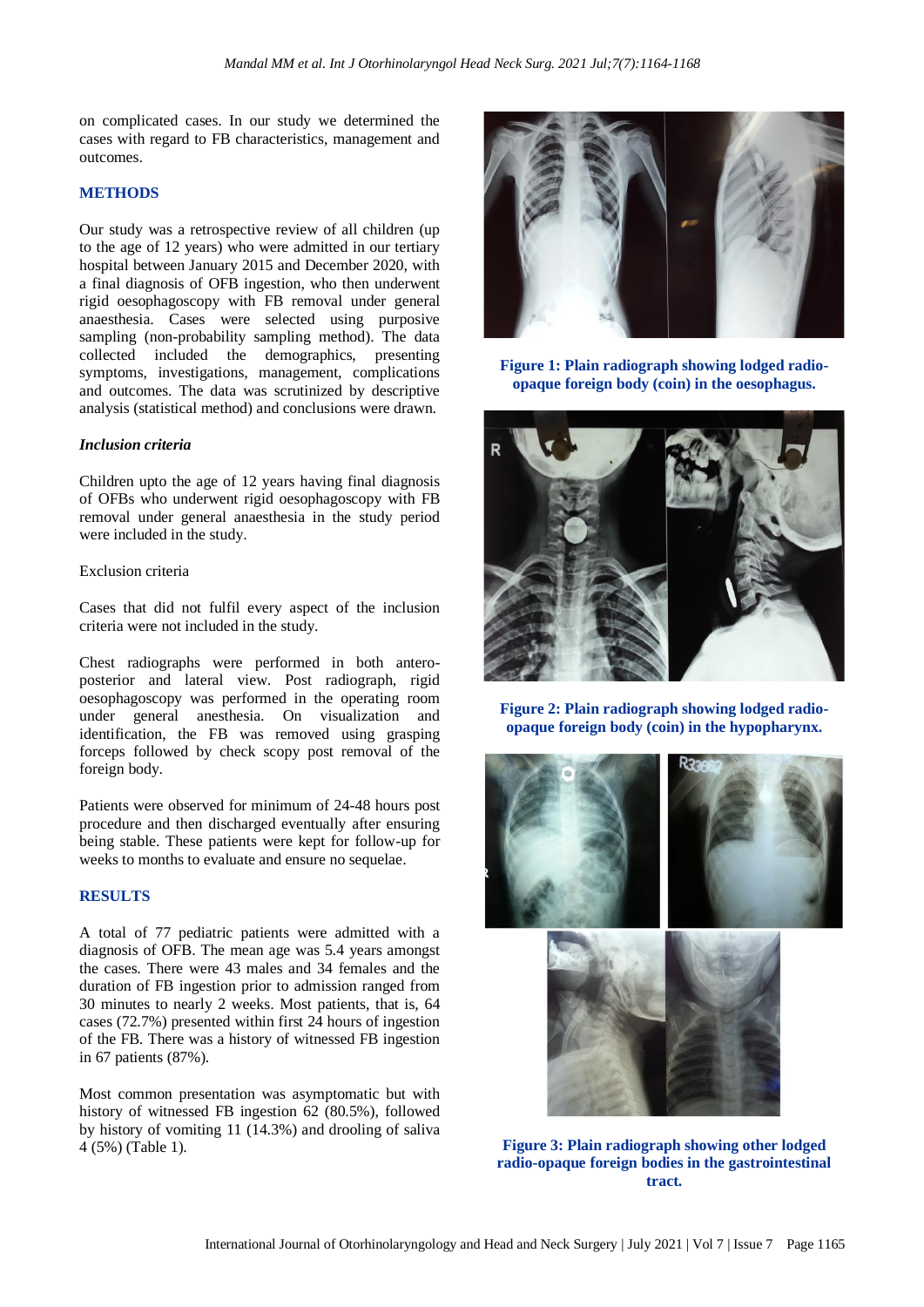The FBs removed were a coin in most patients 64 (83.2%), followed by button battery (cell) 7 (9%) and other objects both metallic and non-metallic 6 (7.8%) (Table 2) (Figure 1-3).

Chest radiographs were performed in all the cases preoperatively and FBs were detected in 75 of these patients (Figure 1). In the rest 2 cases, rigid endoscopy was performed based on strong history provided by the parent and FB was found and removed. On radiography and rigid endoscopy, the FBs were located in the oesophagus in 42 patients (54.5%) and in the hypopharynx in 35 patients (45.5%) (Figure 1 and 2).

#### **Table 1: Presentation of patients with oesophageal foreign bodies.**

| <b>Symptoms</b>           | No. of<br>patients | Percentage (%) |
|---------------------------|--------------------|----------------|
| <b>Asymptomatic</b>       | 62                 | 80.5           |
| <b>Vomiting</b>           | 11                 | 14.3           |
| <b>Drooling of saliva</b> |                    |                |
| <b>Total</b>              | 77                 | 100            |

#### **Table 2: Type of foreign body ingested.**

| Type of foreign body         | No. of<br>cases | Percentage $(\%)$ |
|------------------------------|-----------------|-------------------|
| Coin                         | 64              | 83.2              |
| <b>Button battery (cell)</b> |                 |                   |
| <b>Others</b>                |                 | 7.8               |
| <b>Total</b>                 |                 |                   |

The average approximate hospital stay ranged between 24-48 hours post procedure, with exceptions in complicated cases. There were 2 patients who presented intra-operatively with edematous inflamed mucosa with slight charring on oesophagoscopy where foreign body was button battery (cell). These patients were vitally stable but were kept longer for observation and then discharged. All patients had a complete recovery without complications or sequelae, even on follow-up.

#### **DISCUSSION**

FB ingestion is very a common problem amongst children.<sup>1</sup> Due to the tendency of exploring and interacting with the new things in the world, children tend to inevitably place FBs into their mouths and swallow the objects accidentally and/or on purpose, with most swallowed FBs passing harmlessly through the gastrointestinal tract.<sup>4</sup> Various studies showed similar results, with the majority of patients being <5 years of age.<sup>1,3,4</sup> In our study, we had 56% of patients  $\lt$ 5 years of age. A witnessed history of FB ingestion is extremely important for reaching a quick, definite diagnosis.<sup>5</sup> Louie et al published a study of 255 pediatric patients, with the majority of their patients having a witnessed history of

FB ingestion.<sup>5</sup> In our study, a witnessed history of FB ingestion was found in 80.5% of the cases.

The superior oesophagus is the narrowest portion of the pediatric gastrointestinal tract (cricopharynx) and is, therefore, the most common site for lodged FBs. 3 Consistent with previous studies, the majority of FBs in our study were located in the oesophagus and mainly in the upper oesophagus.<sup>3,6</sup> In our study, 54.5% of patients had lodged FBs in the upper oesophagus and 45.5% had lodged FBs in the hypopharynx.

Patients present with a variety of signs and symptoms depending on the age of the child, nature of the object, anatomical site involved and the time interval since ingestion.<sup>5</sup> Vomiting, dysphagia, drooling of saliva and respiratory symptoms were the most common presenting symptoms in several studies.<sup>3,4,7</sup> In our study, most cases presented asymptomatic with positive history of witnessed foreign body ingestion, followed by vomiting and drooling of saliva.

The types of ingested FBs differ among countries according to feeding habits, cultural features, socioeconomic background and socio-cultural properties.<sup>8-10</sup> Various studies suggested that coins were the most frequently encountered FB ingestion in different populations.3,8 According to our study as well, coins were the most common type of FB, followed by a wide variety of other FBs. In other regions, such as eastern populations, fish bones were the most common types of FB ingestion.3-10 Food bolus as a FB was seen more in patients with a pre-existing esophageal abnormality.<sup>6</sup> OFB impaction is frequently associated with pre-existing esophageal diseases, such as atresia, stricture or dysmotility.4,6,11 No cases of pre-existing oesophageal conditions were found though in our study with pediatric patients but we did encounter a good number of cases in adults.

As stated by Lin et al the diagnosis of a FB is based on three important elements, eye-witness accounts, X-ray and endoscopic findings.<sup>11</sup> Several studies advocated the value of a radiological workup in the diagnosis of FB ingestion.<sup>2,8,10,12</sup> Although negative radiology findings could not exclude FB ingestion, imaging studies should be performed for any child who is suspected of ingesting a FB. Chest/abdominal X-rays are the most common and most ideal radiological method used.2,8 Another review by Luk et al showed that CT scans had a specificity of 96% and a high negative predictive value when endoscopy was negative in the diagnosis of FB ingestion.<sup>12</sup> CT scans are useful if endoscopy is negative and the patient still has persistent symptoms associated with FB ingestion.<sup>12</sup> In our study, chest and abdomen radiograph sufficed the purpose and was very sensitive hence we did not require to explore other modalities.

Many methods have been described in the literature for the removal of FBs such as balloon extraction,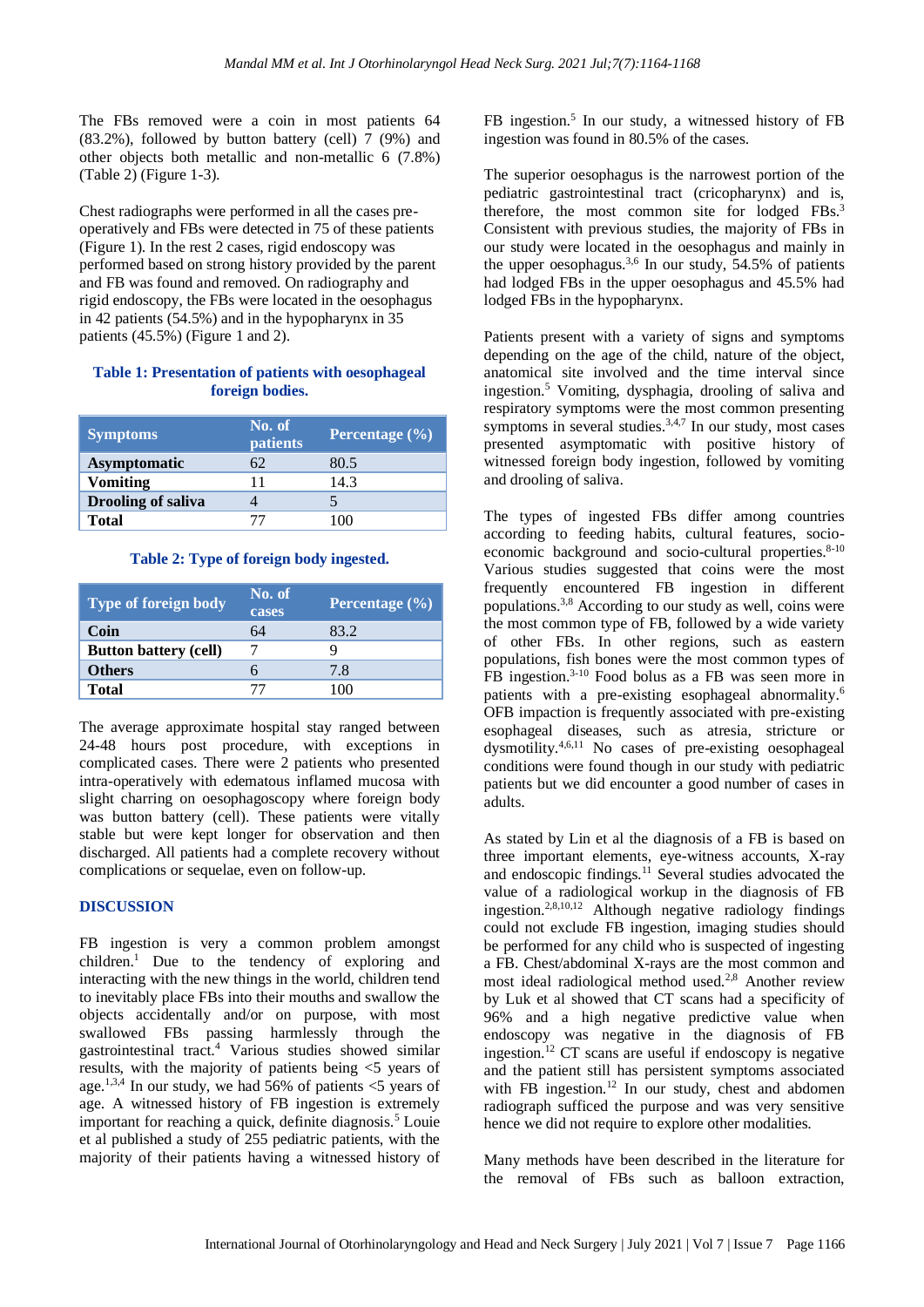advancement of a bougie and flexible and rigid scopes. The choice of method depends upon the instruments available and on surgeon preference.<sup>8</sup> We preferred rigid oesophagoscopy to remove FBs and this method was successful in 100% of cases.

FBs that damage the gastrointestinal tract become lodged or have associated toxicity must be identified and removed.<sup>13</sup> A review by Waltzman et al reported that 25% to 30% of oesophageal coins in children would pass spontaneously without complications.<sup>13</sup> The treatment of these patients might reasonably include a period of observation in the range of 8 to 16 hours, particularly among older children and children with distally located coins. Lin et al and Kamath et al noted that ingested FBs should be removed as soon as possible, with delays in the diagnosis and management possibly leading to life threatening complications.<sup>11,14</sup> Ours also advocate that the removal of FBs should be as soon as possible without delay.

Complications related to FB ingestion are not very common but the associated morbidity might be severe and even life threatening in certain cases.<sup>7</sup> Long-retained FBs have a higher incidence of causing complications which include oesophageal perforation, secondary collections, neck abscess, mediastinitis, peritonitis and fistula formation.<sup>14</sup> A life-threatening fistula formation might occur between the oesophagus and the innominate artery, causing severe bleeding.<sup>15</sup> Saki et al published a review of 240 pediatric patients with OFBs, with 10% having complications secondary to oesophageal FBs, mainly oesophageal perforation and none of the complications associated with long-term morbidity.<sup>4</sup> Another study by Gregori et al noted that 14 patients had complications.<sup>15</sup>

The type and characteristics of the ingested FB have a vital role in the outcome.<sup>15</sup> According to studies, inorganic FBs are less associated with complications as compared with organic FBs.<sup>15</sup> In comparison to previous studies, we had only two (2.5%) patients who developed complications secondary to FB ingestion where the FB was button battery (cell), which were morbid but not lifethreatening. No long-term complications occurred. Fever, pain, tenderness and subcutaneous or mediastinal emphysema are alarming symptoms and are signs of oesophageal perforation secondary to FB ingestion.<sup>15</sup> Timely diagnosis and management are mandatory to prevent these complications.<sup>15</sup> Being vigilant helps early screening and diagnosis of complications, hence better and timely management.

There was a limitation of this study that our study included our experience over a period of six years with pediatric OFBs and even though it included a lot of aspects involved in the diagnosis and management of the same, doesn't exclude the possibility of other scenarios. Every OFB by virtue of its shape, size, nature and location in the gastro-oesophageal tract is a challenge to the surgeon and requires an on-table tactic to deal with the foreign body.

#### **CONCLUSION**

OFBs are a common problem in pediatric patients and underlying predisposing factors to OFB impaction are not uncommon. Long-retained OFBs are associated with a higher incidence of complications. Rigid oesophagoscopy was successful in extracting all of the OFBs and proved to be a safe and effective procedure.

*Funding: No funding sources Conflict of interest: None declared Ethical approval: The study was approved by the Institutional Ethics Committee*

#### **REFERENCES**

- 1. Wyllie R. Foreign bodies in the gastrointestinal tract. Curr Opin Pediatr. 2006;18(5):563-4.
- 2. Shinhar SY, Strabbing RJ, Madgy DN. Esophagoscopy for removal of foreign bodies in the pediatric population. Int J Pediatr Otorhinolaryngol. 2003;67(9):977-9.
- 3. Little DC, Shah SR, Peter SDS, Calkins CM, Morrow SE, Murphy JP, et al. Esophageal foreign bodies in the pediatric population: our first 500 cases. J Pediatr Surg. 2006;41(5):914-8.
- 4. Saki N, Nikakhlagh S, Safai F, Peyvasteh M. Esophageal foreign bodies in children. Pak J Med Sci. 2007;23(6):854-6.
- 5. Louie JP, Alpern ER, Windreich RM. Witnessed and unwitnessed esophageal foreign bodies in children. Pediatr Emerg Care. 2005;21(9):582-5.
- 6. Zhang S, Cui Y, Gong X, Gu F, Chen M, Zhong B. Endoscopic management of foreign bodies in the upper gastrointestinal tract in South China: a retrospective study of 561 cases. Dig Dis Sci. 2010;55(5):1305-12.
- 7. Lai AT, Chow TL, Lee DT, Kwok SP. Risk factors predicting the development of complications after foreign body ingestion. Br J Surg. 2003;90(12):1531-5.
- 8. Orji FT, Akpeh JO, Okolugbo NE. Management of esophageal foreign bodies: experience in a developing country. World J Surg. 2012;36(5):1083-8.
- 9. Higo R, Matsumoto Y, Ichimura K, Kaga K. Foreign bodies in the aerodigestive tract in pediatric patients. Auris Nasus Larynx. 2003;30(4):397-401.
- 10. Pak MW, Lee WC, Fung HK, Hasselt CAV. A prospective study of foreign-body ingestion in 311 children. Int J Pediatr Otorhinolaryngol. 2001;58(1):37-45.
- 11. Lin CH, Chen AC, Tsai JD, Wei SH, Hsueh KC, Lin WC. Endoscopic removal of foreign bodies in children. Kaohsiung J Med Sci. 2007;23(9):447-52.
- 12. Luk WH, Fan WC, Chan RY, Chan SW, Tse KH, Chan JC. Foreign body ingestion: comparison of